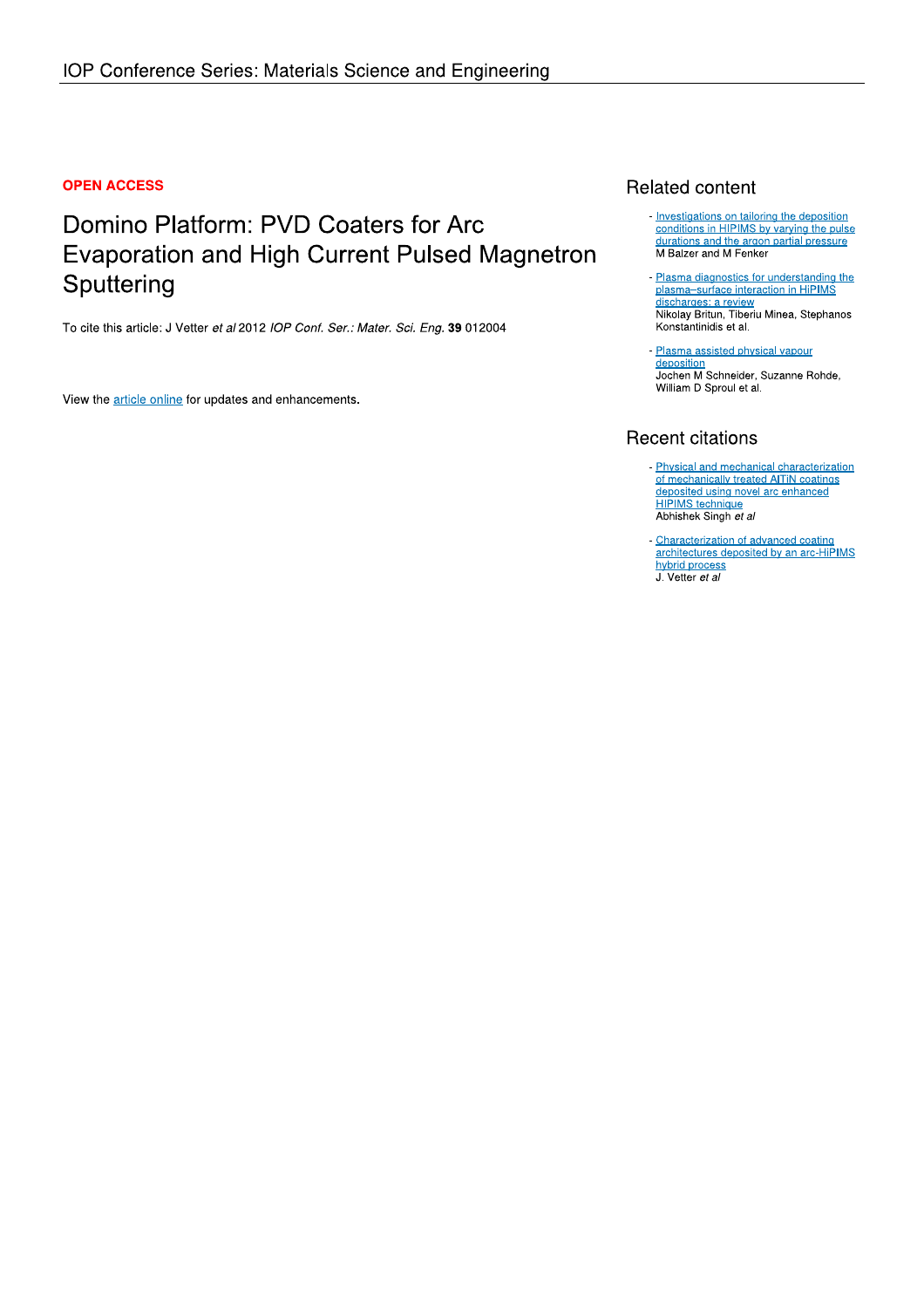# **Domino Platform: PVD Coaters for Arc Evaporation and High Current Pulsed Magnetron Sputtering**

#### J. Vetter, J. Müller, G. Erkens

Sulzer Metaplas, Am Böttcherberg 30-38, 51429 Bergisch Gladbach, Germany

Abstract. AlTiN and CrN coatings were deposited in hybrid DOMINO platforms by magnetron sputtering (DC-MS, DC-MS+HCP-MS, HCP-MS) and vacuum arc evaporation. The ion cleaning was done by the AEGD process. The coating rates and the energy efficiency of both deposition processes were compared. The roughness effects of the different coating types were discussed. Preliminary results of the change of pulse characteristics during simultaneously running of HCP-MS plus vacuum arc evaporation are shown.

Keyword: Arc, sputtering; HCP-MS, energy, roughness, hybrid

#### 1. Introduction

The vacuum arc evaporation and the magnetron sputtering are the PVD deposition methods of Sulzer Metaplas to produce tribological and other functional coatings. The application of vacuum arc evaporation is the dominating PVD method for tool coatings and high performance component coatings. Besides advanced hard coatings also upgraded arc evaporators like APA (Advanced Plasma Assisted) are available. Classical DC-magnetron sputtering (DC-MS) is mainly used for a-C:H:Me coatings or for the deposition of interlayers for a-C.H.X coatings. Although the DC-magnetron sputtering process often results in smoother coatings the number of coating systems in industrial use is much lower than that of the arc evaporation. The reasons for that are the advantages (stability, productivity, costs, and coating properties) of the arc evaporation process in industrial scale.

#### Brief description of the arc evaporation deposition process

The vacuum arc evaporation is a self-sustaining discharge under vacuum condition. The arc process starts with the striking of a high current, low voltage arc on the surface of a cathode. The current density within a cathode spot (diameter ca. 10  $\mu$ m) goes up to 10<sup>7</sup> A/cm<sup>2</sup> assuming a minimal spot current of 10 A [1]. The temperature at the cathode spot is extremely high resulting in a jet of vaporized cathode material. The localized cathode spot exists only for a short period of time. The spots jump to another area. The plasma jet consists of multiple charged ions, neutral atoms and macroparticles (droplets). A high level of ionization depending on the cathode material (30-100%) is observed [3]. Reactive gases are used to deposit nitrides, carbonitrides, oxynitrides and oxides. The reactivity is also given at low temperature due to excitation, dissociation and ionization. To eliminate the emitted droplets different filter systems are used [3].

Corresponding author.

E-mail address: joerg.vetter@sulzer.com (J Vetter)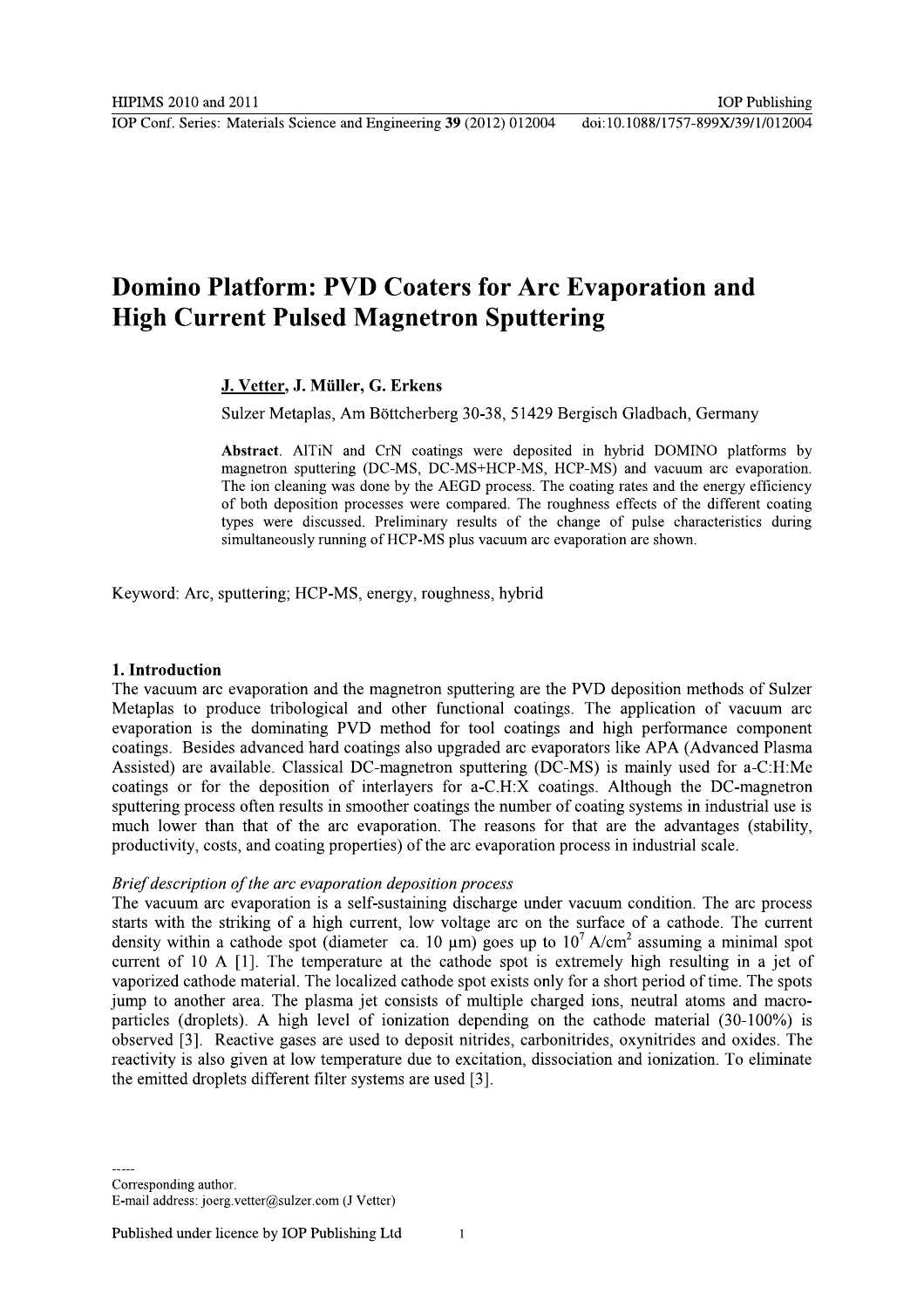#### Brief description of the magnetron sputtering deposition process

The DC magnetron sputtering (DC-MS) is based on the atomization of the target material by an energetic bombardment of its solid surface by ions. The sputtering process is possible in either under vacuum condition, or in inert gas or in reactive (inert plus reactive) gas atmospheres. The electrical conductivity of the target material has to be sufficient high. The ionization is mostly dominated by the sputter gas ionization (mostly Ar). Two discharges are of special interest:

- A) The triggered self-sustained magnetron sputtering without a gas burning is the plasma of ionized sputtered atoms [4].
- B) The high current pulsed magnetron sputtering HCP-MS burning in a discharge consisting of a mixture of ionized argon with a high ionization of the sputtered atoms [5], [6], [7]. This higher ionization level of the magnetron sputtering process opens up new possibilities to tailor coating properties. The HCP-MS processes have different trade names: HIPIMS, HIPIMS+, HPPMS, MPP, HIPAC and others.

A demand of R&D and small volume production systems to run HCP-MS processes is obvious. The solution provided by Sulzer Metaplas is the DOMINO platform (mini, S, L type) configured with both HCP-MS and APA arc evaporators as hybrid systems. Preliminary results of both processes as well as of the hybrid process will be presented.



Figure 1. METAPLAS-DOMINO platforms for the hybrid set up: HCP-MS and vacuum arc evaporation with different chamber and magnetron sizes: HIPAC (High Ionized Plasma Assisted Coating: a trade name of Sulzer Metaplas for HCP-MS).

#### 2. Experimental set up

Two important industrial coating types were deposited: AlTiN coatings using a target composition developed by Sulzer Metaplas (Al66at%Ti34at%) [8] and CrN coatings using pure Cr targets. Two different deposition methods were applied: magnetron sputtering and arc evaporation. Magnetron sputtering of the AlTiN coatings was made in the DOMINO mini using two magnetrons mounted in a closed field configuration. The magnetron with an unbalanced magnetic field set up had a size of 7.5 cm in width and 450 mm in length. The used pulse unit allowed a maximum voltage of 1000V/1000A. The magnetron discharge was running in 3 different modes: two magnetrons in the DC-mode, one magnetron in DC mode and the other in HCP-mode (HIPAC), both magnetrons in the HCP-mode. The distance between the substrates and the target surface was 60 mm. The bias voltage was set to 50 V, the total pressure was about 1 Pa, Ar:N<sub>2</sub> flow of 120:120 sccm. The average power applied to each target was constant with  $7 \,\mathrm{KW}$  (20 W/cm<sup>2</sup>). Fig. 2 illustrates the different pulse modes.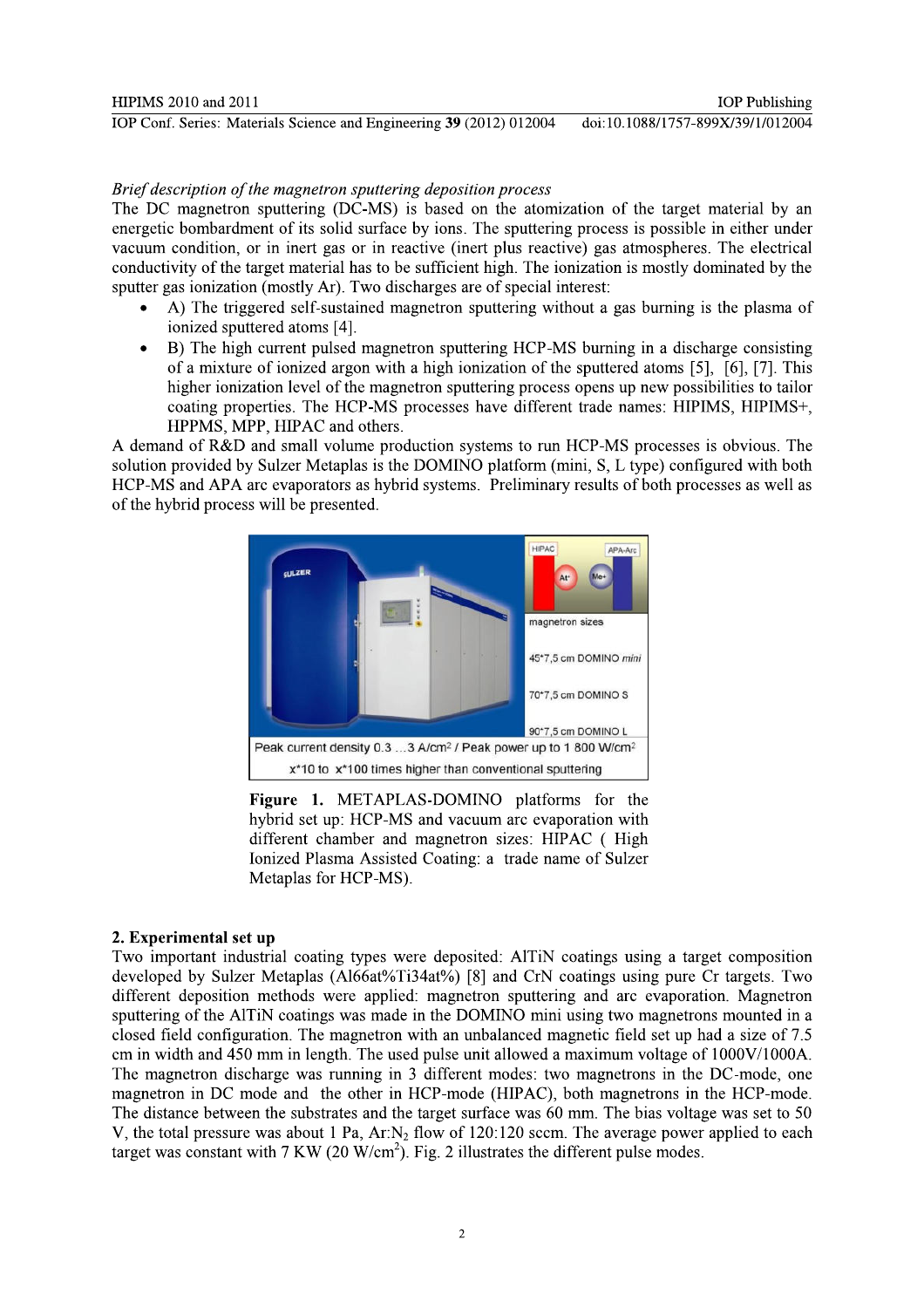

Figure 2. Possible modes of magnetron sputtering in the DOMINO mini.

To compare the growth rate with the growth rate of the arc evaporation also AlTiN-coatings were deposited by industrial standard parameter. The distance to the substrate holder was 140 mm. CrN coatings were deposited by HCP-MS and vacuum arc to compare the adhesion level and roughness of the coatings in a DOMINO S system. The deposition parameters were the following: total pressure 0,9 Pa, Ar:N<sub>2</sub> flow of 250:80 sccm, bias 50V, pulse parameters 150 µs on 1500 µs off ( $f = 606$  Hz). The CrN arc coatings were deposited under industrial standard parameters. The ion cleaning was carried out by AEGD (Arc Enhanced Glow Discharge) before HCP-MS and arc evaporation [9]. Preliminary investigations of pulse shape modifications during the hybrid process combining HCP-MS and vacuum arc evaporation using a silicon sputtering target and Cr arc cathodes were done by oscilloscope measurements in the DOMINO S using targets of 7.5 cm in width and 70 cm in length.

#### 3. Results

#### 3.1. Deposition rate of AlTiN coatings in HCP-mode

Fig. 3 shows the deposition rates achieved by magnetron sputtering in the different operation modes. The highest deposition rate was measured for DC-sputtering (14 A, 500V) with a current density of  $0.04$  A/cm<sup>2</sup>. A decrease was observed when operating in the mixed mode; one target with DC-MS and the other by HCP-MS. A sharp drop was measured when a high peak power was applied at both magnetrons running in the HCP-mode. The pulse parameters for the high ionized plasma operation were 80  $\mu$ s on, 500  $\mu$ s off (f=1724 Hz). The maximum peak current with 600 A results in a current density of 1.8 A/cm<sup>2</sup> and the maximum peak power of about 1 170 W/cm<sup>2</sup>.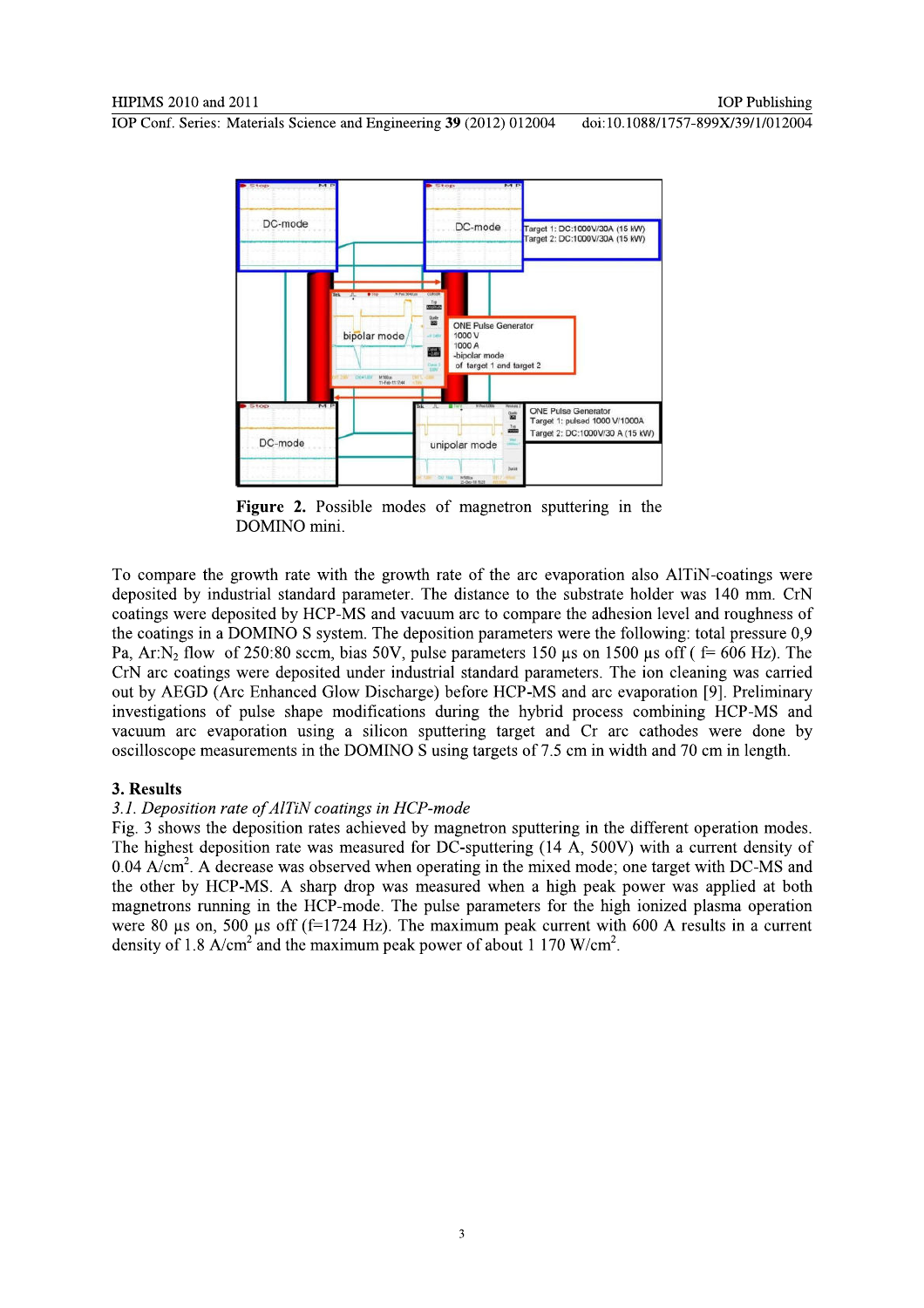doi:10.1088/1757-899X/39/1/012004

IOP Conf. Series: Materials Science and Engineering 39 (2012) 012004



Figure 3. Deposition rate of AlTiN in different sputtering modes (3-fold rotation).

#### 3.2. Energy consumption and deposition rate

A standard industrial (Al66at%Ti34at%)N coating was deposited by two APA evaporators in order to compare the energy consumption to get a specific deposition rate of the different sputtering modes with the energy consumption of the arc evaporation. The same substrate holder was used (3-fold rotation). The deposition rate was measured over a height of about 310 mm (magnetron: ca. 70% of the target length, arc: ca. rim of the arc evaporators). The measured deposition rate [nm/h] was divided by the total energy consumption of the particle sources [KW]. The results are shown in Fig. 4.



Figure 4. Deposition rate divided per energy consumption of different sputtering modes and arc evaporation.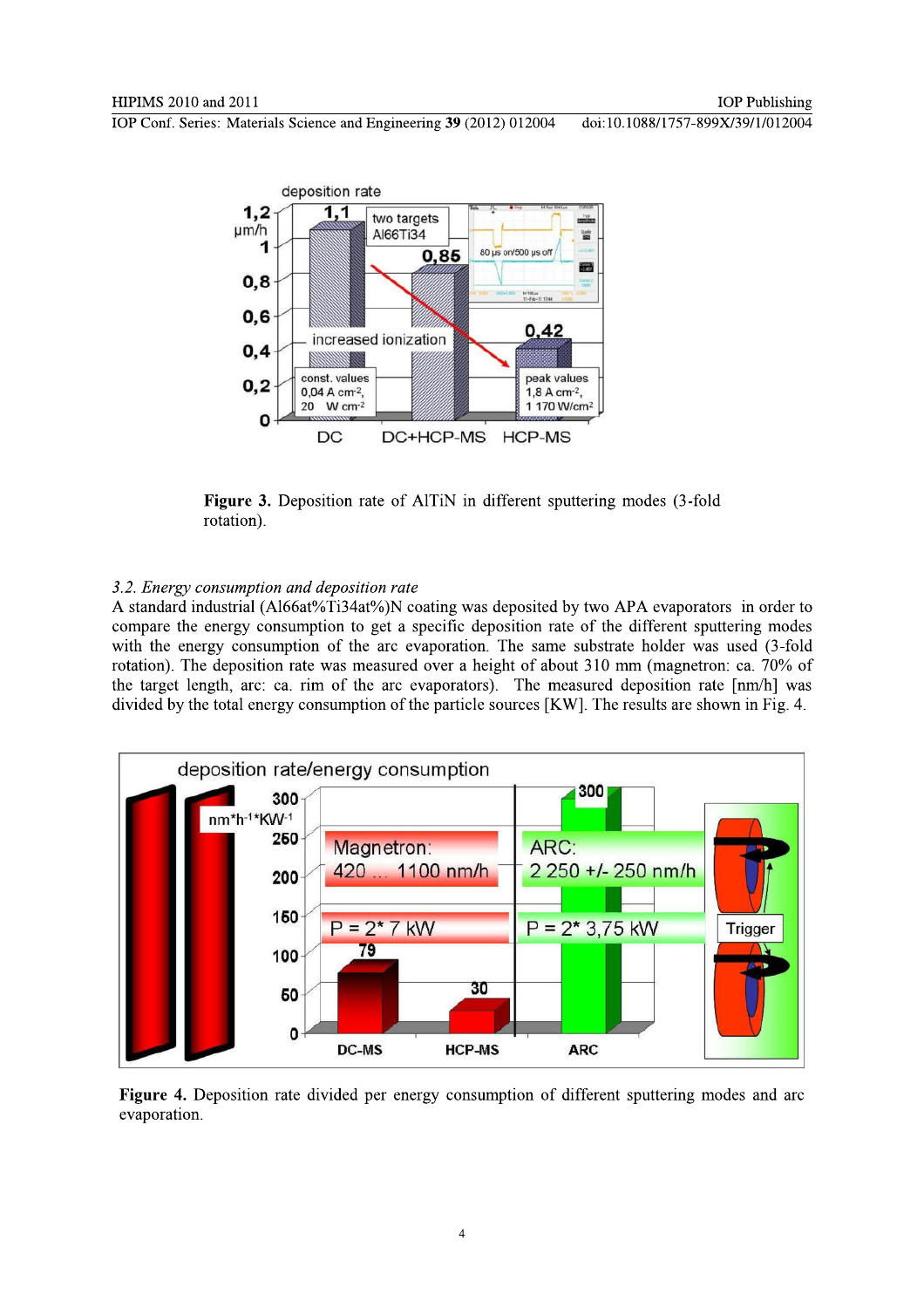#### HIPIMS 2010 and 2011

IOP Conf. Series: Materials Science and Engineering 39 (2012) 012004 doi:10.1088/1757-899X/39/1/012004

**IOP Publishing** 

Obviously the energy consumption to get the same deposition rate increases if the sputtering is switched from the DC- mode to the high ionized HCP-mode. The energy consumption to get the same deposition rate increases by a factor of 2.5. The outstanding low energy consumption of the arc is significant. The required energy to get the same deposition rate like the HCP-MS is up to 10 times lower than for the HCP-MS.

#### 3.3. Roughness

The adhesion and the roughness for CrN coatings deposited by HCP-MS and arc evaporation are shown in Fig. 5. Both coating methods show the same high adhesion achieved after AEGD-ion cleaning. The roughness is typically much lower for the HCP-MS coating than for the arc coating. The roughness of the arc coating decreases significantly when applying an industrial standard post treatment (brushing). However it is still slightly higher than that of the HCP-MS coating.



Figure 5. Roughness of as deposited CrN coating: HCP-MS in as deposited state, arc in as deposited and post treated state

#### 3.4. Delay of pulse current

Fig. 6 shows two pulse forms for a Si-target (f=500 Hz, 150  $\mu$ s on) in the reactive mode which have significantly different delay times of the current rise. If the silicon target is running without the arc evaporation than the delay time is of about  $25 \mu s$ . If the arc evaporators are switched on, than that delay time is nearly zero. Strong plasma activation is always present in the chamber resulting in a fast current increase.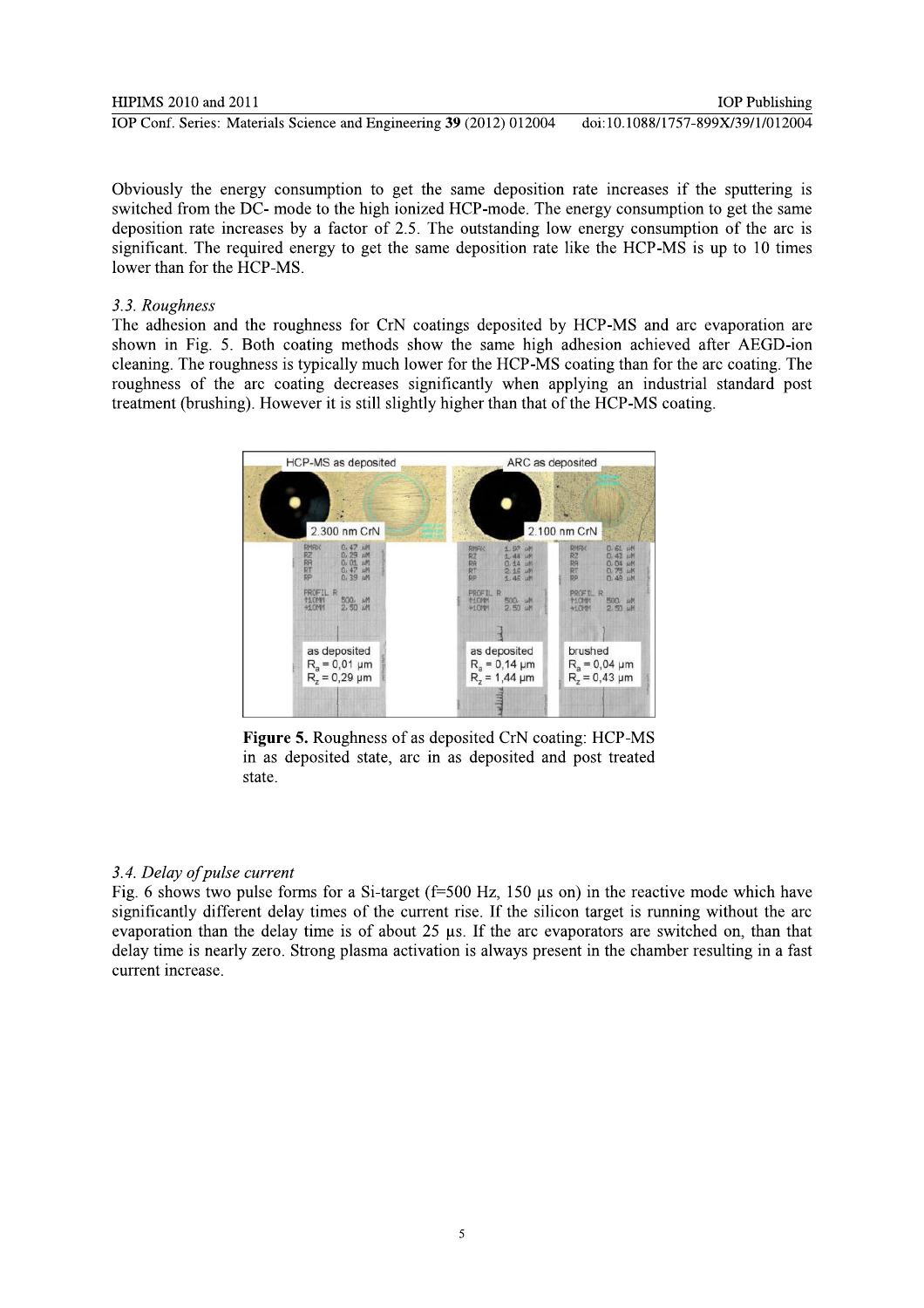

Figure 6. Delay time of the current in reactive HCP-MS of SiNx process and in a reactive hybrid process by HCP-MS of Si and Cr by arc evaporation.

#### 4. Discussion

Table 1 shows selected general process data's and industrial relevant data's for DC-MS, HCP-MS and arc evaporation. In addition to the well known data's the energy consumption is added. It has to be pointed out that this comparison is made under the view of industrial applications of hard coatings for wear and friction reduction.

#### 4.1. What are the advantages of HCP-MS compared to Arc for wear/friction reduction coatings

- A) It has been shown that HCP-MS is able to produce well adherent and smooth coatings. That means for micro tools and components it is an alternative to the filtered vacuum arc evaporation. It should be mentioned, that the low roughness requires both an optimization of process parameters and a clean surrounding inside and outside the chamber, otherwise growth defects will be generated by dust particles [10].
- B) The target material variety is larger than for the arc evaporation. Thus HCP-MS is the solution for target materials which are difficult or not evaporable by the vacuum arc evaporation, e.g. TiB2, SiC, B4C.

#### 4.2. What are the disadvantages of HCP-MS compared to Arc for wear/friction reduction coatings?

- A) It has been shown that the deposition rate is significantly lower than that of the arc evaporation. The shown decrease of the deposition rate of HCP-MS in comparison to DC-MS is caused by the high power densities applied in the described experiment. The process parameters shall be tailored to apply an optimum of power densities for the required coating properties and by adjusting the reactive gas process to maximize the deposition rates.
- B) In addition, the energy consumption to get the same deposition rate is up to a factor 10 higher than for the arc evaporation. This tendency was also shown for Cu coating processes  $[2]$ .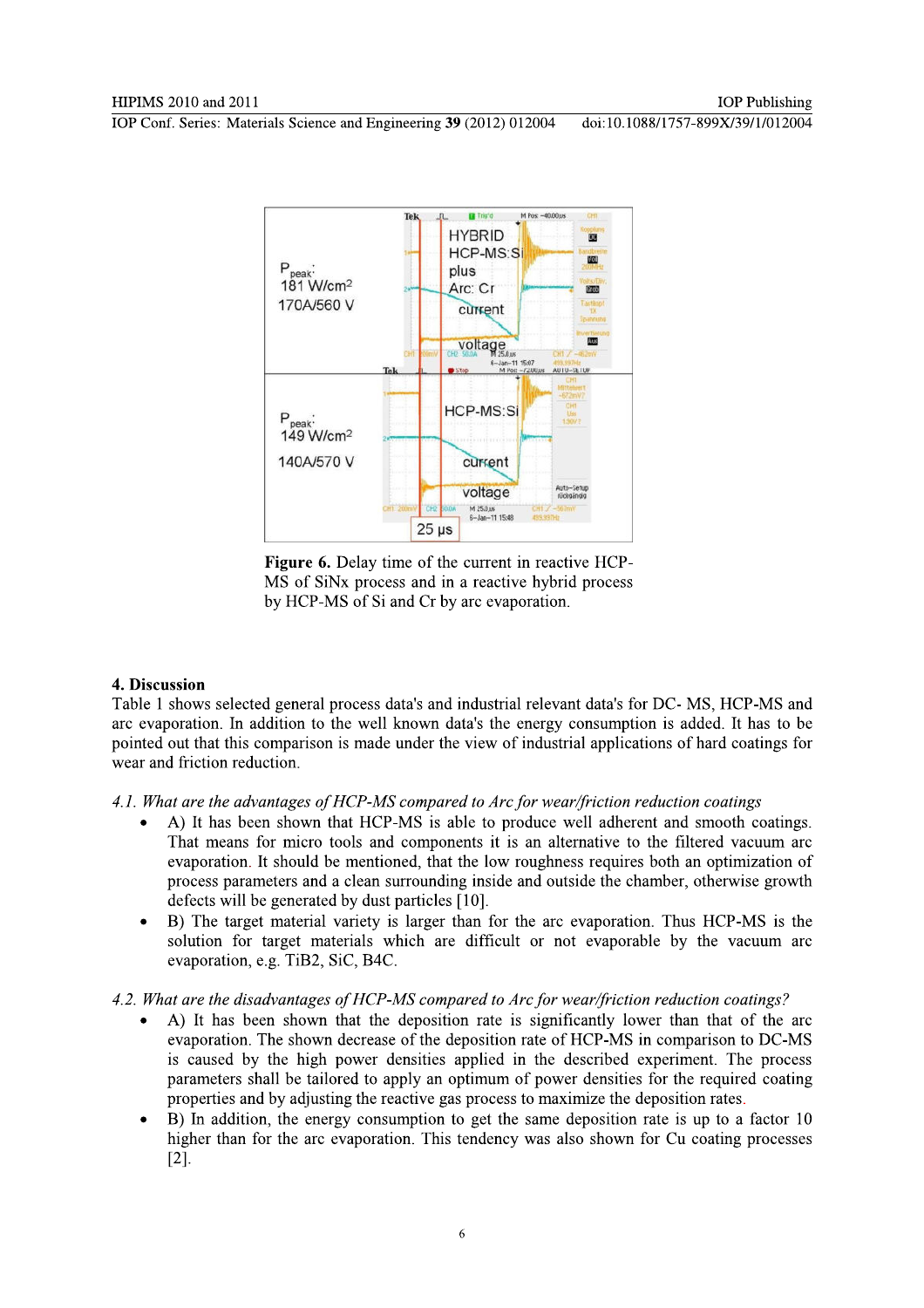## 4.3. Which potential does hybrid systems have?

The DOMINO platform has both the possibility to deposit coatings either by pure HCP-MS and its combination with DC-MS or by arc evaporation to find the optimal coating process for different applications. It should be mentioned, that the droplet content and the resulting roughness of an arc deposited coating is acceptable for a lot of applications without any post treatment. In several applications like for forming tools and plastic moulds a post treatment has to be applied. One not in detail investigated potential of HCP-MS is the hybrid process with vacuum arc evaporation. The possibility to use target materials which are difficult or not evaporable by arc opens the window to deposit dedicated nanocomposites by doping or multilayers (also in the nanoscale) as well as top layers. First steps were done by Sulzer Metaplas.

|  |  | Table 1. Basic comparison of arc and magnetron deposition. |  |  |  |  |
|--|--|------------------------------------------------------------|--|--|--|--|
|--|--|------------------------------------------------------------|--|--|--|--|

|              | Target     | Ioni-  | Rate   | Energy    | Main          | $\star$    | *DLC       |
|--------------|------------|--------|--------|-----------|---------------|------------|------------|
|              | material   | zation |        | efficienc | application   | Classical  | with PVD   |
|              | flexibilit |        |        | у         | wear/friction | hard       | process    |
|              | V          |        |        |           |               | coatings   |            |
| DC-          | $++++$     | $+$    | $+++$  | $++$      | DLC parts     | $5\%$      | 99 %       |
| <b>MS</b>    |            | max    |        |           | decoration    |            |            |
|              |            | 10%    |        |           | (tools)       |            |            |
| <b>HCP</b>   | $+++$      | $++$   | $++$   | $+$       | not defined   | $\gamma$   | $\gamma$   |
| $-MS$        |            | may    |        |           | smooth and    |            |            |
|              |            | exceed |        |           | dense         |            |            |
|              |            | 50%    |        |           | coatings      |            |            |
|              |            | 71     |        |           |               |            |            |
| DC-          | $++$       | $+++$  | $++++$ | $++++$    | tools,        | 95%        | $1\%$      |
| Arc          | limited    | up to  |        |           | components    |            |            |
|              | arc        | 100 %  |        |           | (decoration)  |            |            |
|              | materials  | [2,3]  |        |           |               |            |            |
| Arc          | $++$       | $++++$ | $+$    | $+$       | Components    | less $1\%$ | $less 1\%$ |
| <b>Filte</b> | mostly     | 100%   |        |           | (tools)       |            |            |
|              | carbon     |        |        |           |               |            |            |

\*percentage of application is estimated from market observation, not based on statistical evaluation

# 5. Summary and conclusions

- 1. The DOMINO platform gives the possibility to investigate specific process parameters and coating properties for DC-MS, HCP-MS in comparison to the arc evaporation.
- 2. The DOMINO platform allows to run HCP-MS and vacuum arc evaporation as a hybrid  $\bullet$ process.
- 3. The deposition rate of HCP-MS is lower than that of DC-MS and significantly lower than  $\bullet$ that of the vacuum arc in the investigated configuration.
- 4. The energy consumption to get a specific deposition rate is for HCP-MS higher than for DC-MS and much higher than for the vacuum arc evaporation (up to factor 10).
- 5. Preliminary investigations of the pulse shape during simultaneous operation of arc  $\bullet$ evaporation and HCP-MS show a significant change in the pulse form.